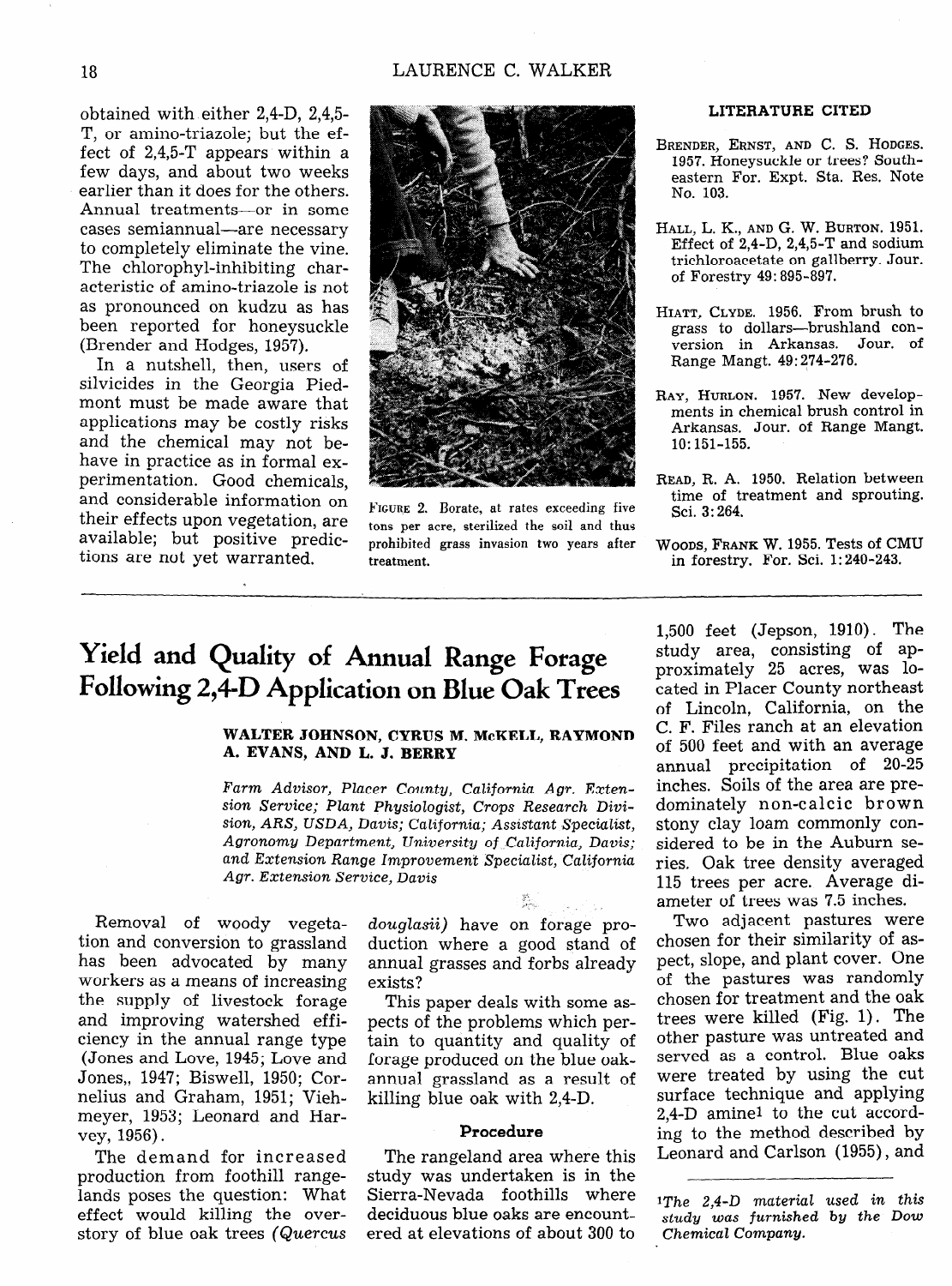

**FIGURE** 1. Blue oak-annual grassland with a good understory of annual grasses and forbs. The bark of the dead blue oak trees is peeling off, and leaves are retained as a result of 2,4-D treatment. *(Photo by F. Leland Elan).* 

Leonard and Harvey (1956). This treatment was administered in April 1956 at a calculated cost of about \$4.06 per acre. No attempt was made to measure environmental factors involved in the study.

On February 27, 1957 one hundred sampling points were recorded on north and west facing slopes of each area for botanical composition using the step-point method (Evans and Love, 1957). Sampling at this time was to determine differences in early season response of annual range following treatment.

Four pairs of exclosures of approximately 400 square feet in treated and control pastures were established, immediately following step-point sampling, in each pasture under dense (65 percent) and sparse (35 percent) tree cover and on north and west facing slopes to obtain measures of forage production under the various conditions. Percent cover of woody vegetation was determined from aerial photos.

At the peak of the growing season, May 28, 1957, a strip was clipped with a power mower in each exclosure. Green weight, dry weight, percent moisture, percent nitrogen, and percent phosphorus of the clipped for-

age were recorded from these plots. Nitrogen in the samples was determined by the Kjeldahl method (Anon., 1955) and phosphorus by the method of Toth, et al. (1948). Yield, nitrogen, and phosphorus data were analyzed for significance using a t-test.

## **Results**

Oak trees showed symptoms of severe 2,4-D injury two weeks after treatment and appeared to be dead within four weeks. Dead leaves were retained on the trees for a year or more after 2,4-D was applied. Although dead, trees remained standing during the study period.

The step-point sampling on February 27, at the beginning of the active growing season, indicated that there had been an increase in ground cover, an increase in the percent of grasses and a decrease in the percent of forbs on the treated areas (Table 1).

Forage yields taken at the peak of plant growth were significantly greater in all of the treated exclosures on north and west slopes and under sparse and dense tree cover. Quality of forage with respect to crude protein and percent phosphorus was not significantly different on untreated and treated areas (Table 2) .

An increase in palatability was noted under 2,4-D treated trees three weeks after treatment and continued during the period of the study. Beneath the canopies of these trees a greater amount of forage was eaten than in openings between trees or beneath untreated trees.

#### **Discussion**

The blue oak-annual grassland, where this study was carried out, is in a summer drought region. Precipitation, ranging from 20 to 25 inches, occurs in the fall, winter and spring months. Most of the annual plants germinate in the fall and grow very little during the winter months. Rapid growth does not occur until soil temperatures increase in late winter or early spring. At this time and until maturity, light, soil nutrients, or

Table 1. Sfep-poinf analysis of blue oak-annual grassland under 2,4-D freafed and non-freafed blue oak frees showing percent ground cover and boianical composifion of herbaceous vegefafion.

|                               | Control |      |      | <b>Treated</b> |      |      |
|-------------------------------|---------|------|------|----------------|------|------|
| Observations                  | North   | West | Mean | North          | West | Mean |
|                               | Per-    | Per- | Per- | Per            | Per- | Per- |
|                               | cent    | cent | cent | cent           | cent | cent |
| Ground cover                  | 23      | 47   | 35   | 60             | 80   | 70   |
| <b>Botanical Composition:</b> |         |      |      |                |      |      |
| Annual grass                  | 34      | 28   | 31   | 46             | 48   | 47   |
| Broadleaf filaree             | 0       | 22   | 11   | 0              | 34   | 17   |
| Redstem filaree               | 18      | 8    | 13   | 6              | 6    | 6    |
| Bur clover                    | 6       | 14   | 10   | 6              | 4    | 5    |
| Other forbs                   | 42      | 28   | 35   | 42             | 8    | 25   |